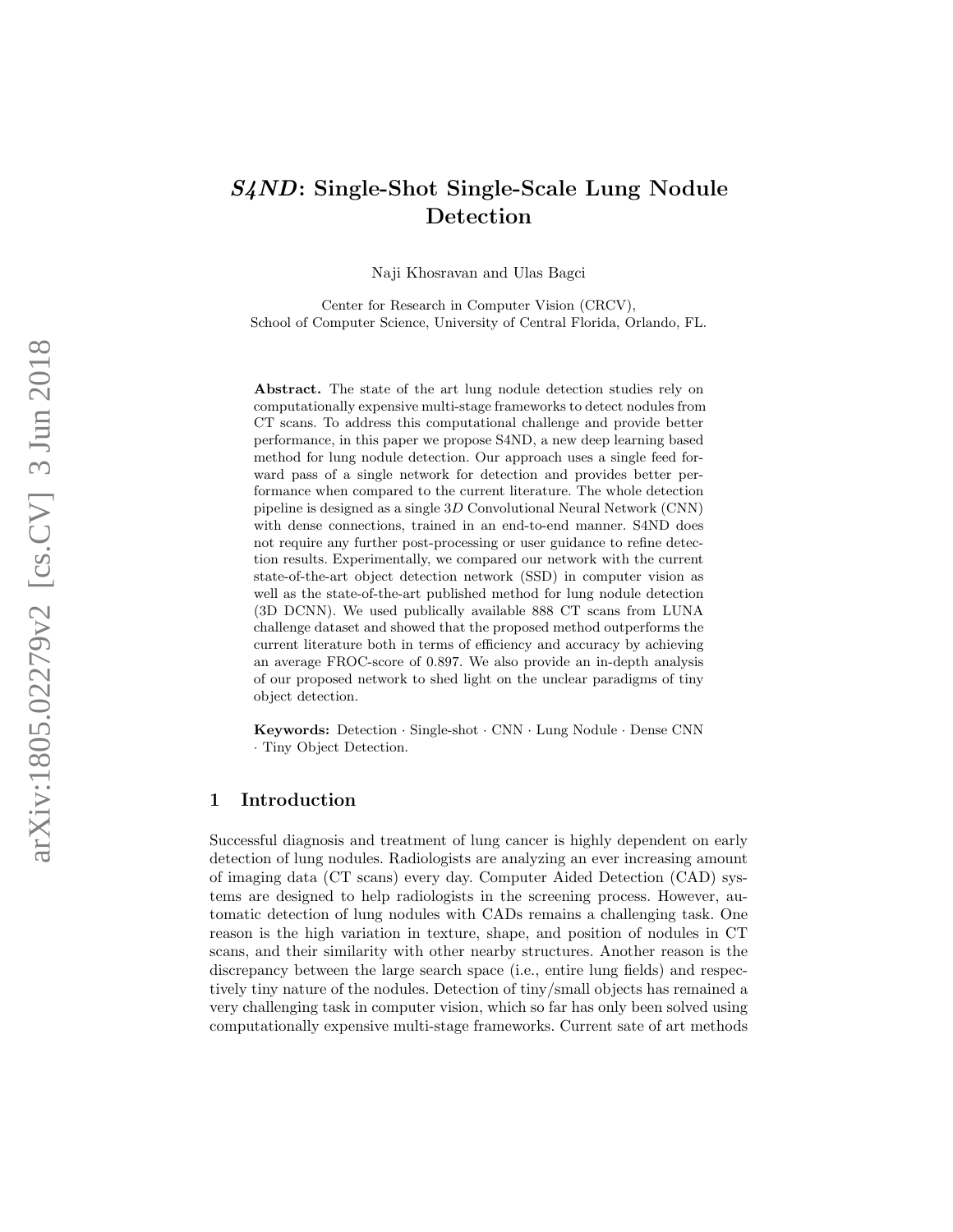for lung nodule detection follow the same multi-stage detection frameworks as in other computer vision areas.

The literature for lung nodule detection and diagnosis is vast. To date, the common strategy for all available CAD systems for lung nodule detection is to use a candidate identification step (also known as region proposal). While some of these studies apply low-level appearance based features as a prior to drive this identification task [\[8\]](#page-7-0), others use shape and size information [\[5\]](#page-7-1). Related to deep learning based methods, Ypsilantis et al. proposed to use recurrent neural networks in a patch based strategy to improve nodule detection [\[11\]](#page-7-2). Krishnamurthy et al. proposed to detect candidates using a 2D multi-step segmentation process. Then a group of hand-crafted features were extracted, followed by a two-stage classification of candidates [\[5\]](#page-7-1). In a similar fashion, Huang et al. proposed a geometric model based candidate detection method which followed by a 3D CNN to reduce number of FPs [\[4\]](#page-7-3). Golan et al. used a deep 3D CNN with a small input patch of  $5 \times 20 \times 20$  for lung nodule detection. The network was applied to the lung CT volume multiple times using a sliding window and exhaustive search strategy to output a probability map over the volume [\[3\]](#page-7-4).

There has, also, been detailed investigations of high-level discriminatory information extraction using deep networks to perform a better FP reduction [\[10\]](#page-7-5). Setio et al. used 9 separate 2D convolutional neural networks trained on 9 different views of candidates, followed by a fusion strategy to perform FP reduction [\[10\]](#page-7-5). Another study used a modified version of Faster R-CNN, state of the art object detector at the time, for candidate detection and a patch based 3D CNN for FP reduction step [\[1\]](#page-7-6). However, all these methods are computationally inefficient (e.g., exhaustive use of sliding windows over feature maps), and often computed in 2D manner, not appreciating the 3D nature of the nodule space. It is worth mentioning that patch based methods are 3D but they suffer from the same computational burdens, as well as missing the entire notion of 3D nodule space due to limited information available in the patches.

Our Contributions: We resolve the aforementioned issues by proposing a completely 3D deep network architecture designed to detect lung nodules in a single shot using a single-scale network. To the best of our knowledge, this is the first study to perform lung nodule detection in one step. Specific to the architecture design of the deep network, we make use of convolution blocks with dense connections for this problem, making one step nodule detection computationally feasible. We also investigate and justify the effect of different down-sampling methods in our network due to its important role for tiny object detection. Lastly, we argue that lung nodule detection, as opposed to object detection in natural images, can be done with high accuracy using only a single scale network when network is carefully designed with its hyper-parameters.

## 2 Method

Fig. [1](#page-2-0) shows the overview of the proposed method for lung nodule detection in a single shot. The input to our network is a 3D volume of a lung CT scan. The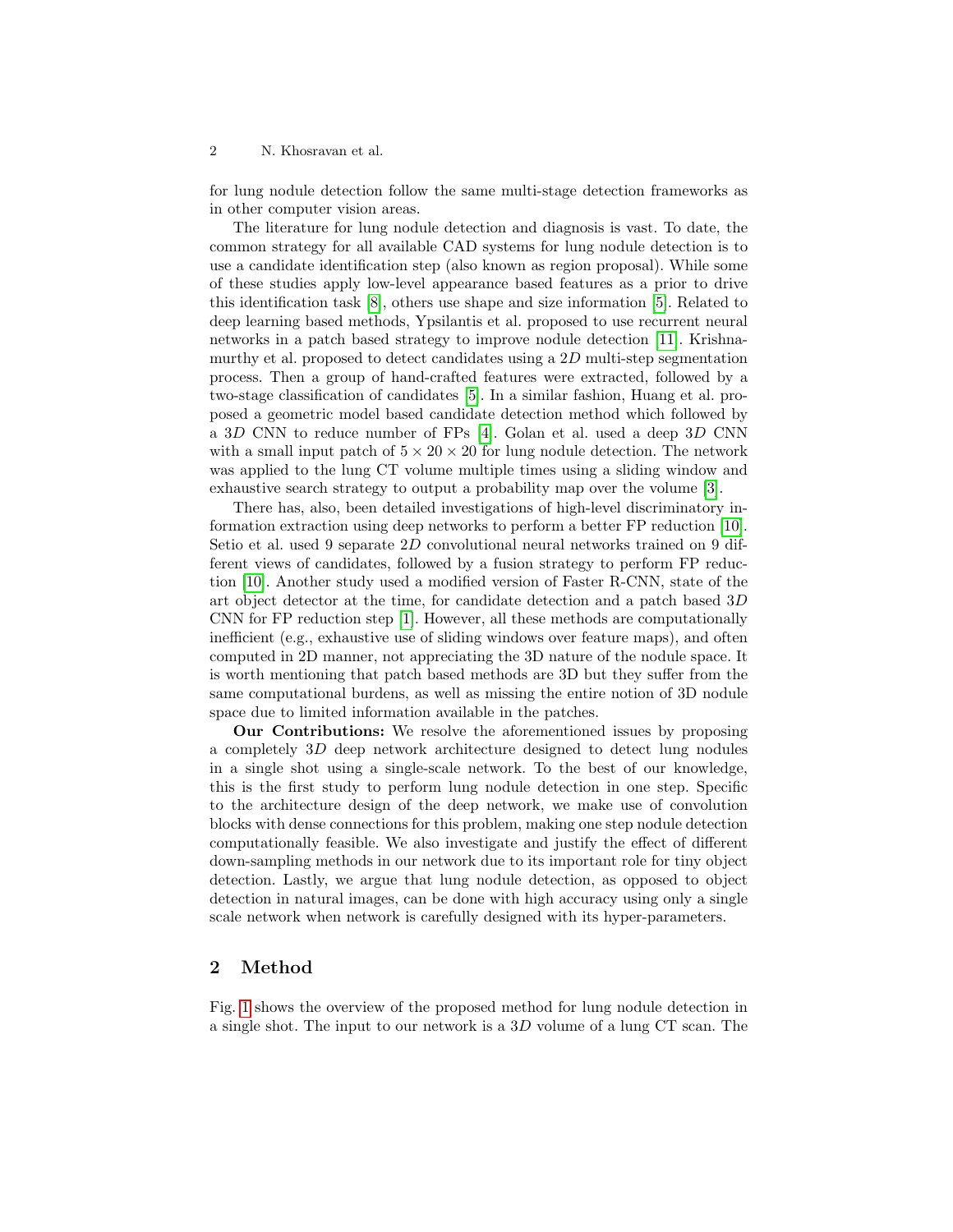proposed 3D densely connected Convolutional Neural Network (CNN) divides the input volume into a grid of size  $S \times S \times T$  cells. We model lung nodule detection as a cell-wise classification problem, done simultaneously for all the cells. Unlike commonly used region proposal networks, our proposed network is able to reason the presence of nodule in a cell using global contextual information, based on the whole 3D input volume.



<span id="page-2-0"></span>Fig. 1. Our framework, named S4ND, models nodule detection as a cell-wise classification of the input volume. The input volume is divided by a  $16 \times 16 \times 8$  grid and is passed through a newly designed  $3D$  dense CNN. The output is a probability map indicating the presence of a nodule in each cell.

## 2.1 Single-Scale Detection

As opposed to object detection in natural scenes, we show that lung nodule detection can be performed efficiently and with high accuracy in a single scale. Current literature reports the most frequently observed nodule sizes fall within 3mms to 32mms [\[9\]](#page-7-7), most of which are less than 9mm and are considered as small (def. American Thoracic Society). Nodules less than 3mm in size are the most difficult to detect due to their tiny nature and high similarities to vessels. Based on the statistics of nodule size and the evidence in literature, we hypothesize that a single scale framework with the grid size that we defined  $(16 \times 16 \times 8$ leading to the cell sized of  $32 \times 32 \times 8$  on a volume of size  $512 \times 512 \times 8$ ) is sufficient to fit all the expected nodule sizes and provide good detection results without the need to increase the algorithmic complexity to multi-scale. This has been partially proven in other multi-scale studies [\[2\]](#page-7-8).

#### 2.2 Dense and Deeper Convolution Blocks Improve Detection

The loss of low-level information throughout a network causes either a high number of false positives or low sensitivity. One efficient way that helps the flow of information in a network and keeps this low-level information, combining it with the high level information, is the use of dense connections inside the convolution blocks. We empirically show that deeper densely-connected blocks provide better detection results. This, however, comes with the cost of more computation. In our experiments we found that dense blocks with 6 convolution layers provide a good balance of detection accuracy and computational efficiency.

### 2.3 Max-Pooling Improves Detection

As we go deeper in a CNN, it is desired to pick the most descriptive features and pass only those to the next layers. Recently, architectures for object detection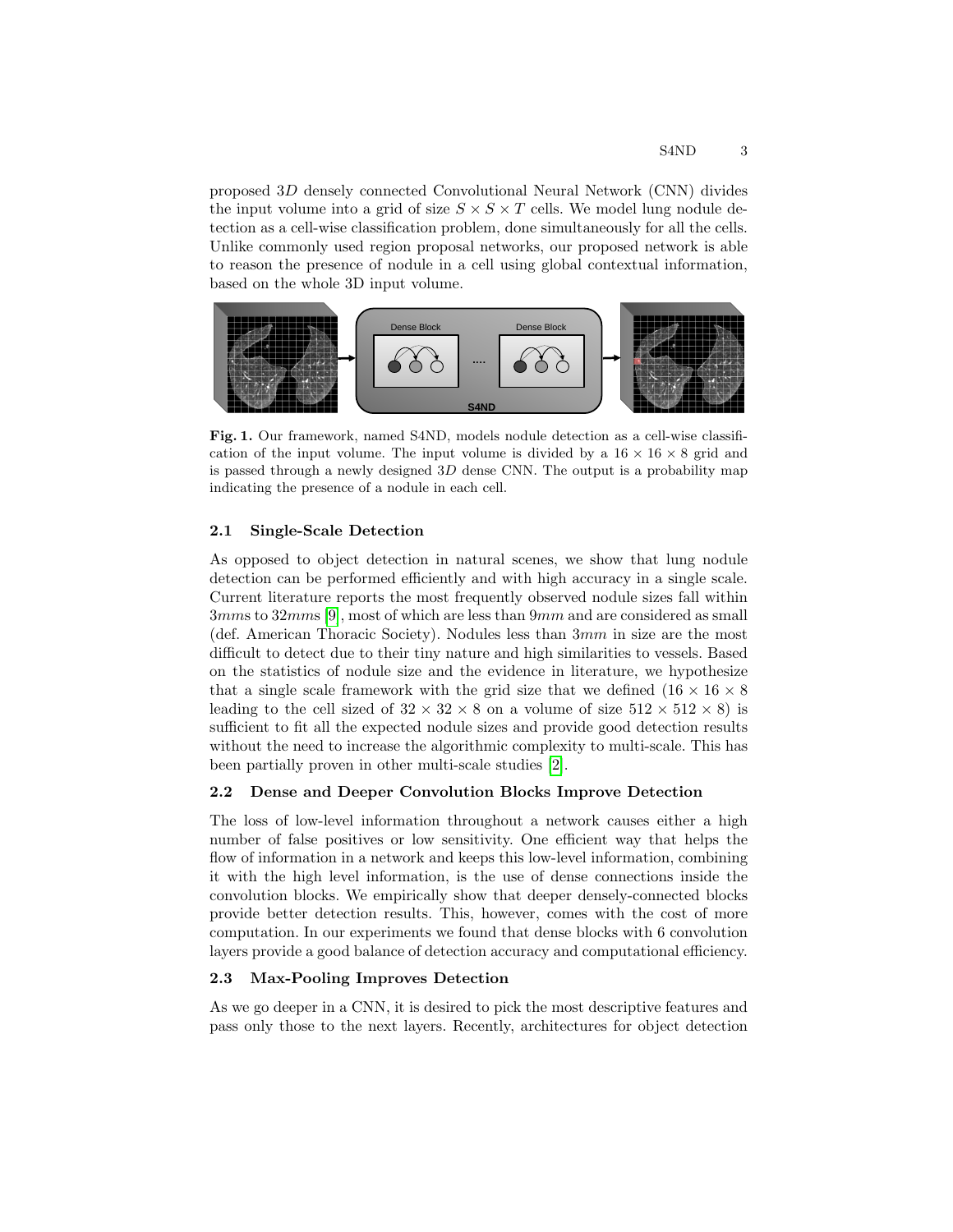in natural images preferred the use of convolutions with stride 2 instead of pooling [\[7\]](#page-7-9). In the context of tiny object detection, this feature reduction plays an important role. Since our objects of interest are small, if we carelessly pick the features to propagate we can easily lose the objects of interest through the network and end up with a sub-optimal model. In theory, the goal is to have as less pooling as possible. Also, it is desired to have this feature sampling step in a way that information loss is minimized. There are multiple approaches for sampling information through the network. Average pooling, max pooling and convolutions with stride 2 are some of the options. In our experiments, we showed that max pooling is the best choice of feature sampling for our task as it selects the most discriminative feature in the network. Also, we showed that convolution layers with stride of 2 are performing better compared to average pooling. The reason is that convolution with stride 2 is very similar in its nature to weighted averaging with the weights being learned in a data driven manner.

### 2.4 Proposed 3D Deep Network Architecture

Our network architecture consists of 36, 3D convolution layers, 4 max-pooling layers and a sigmoid activation function at the end. 30 of convolution layers form 5 blocks with dense connections and without pooling, which enhance lowlevel information along with high-level information, and the remainder form the transition layers. The details of our architecture can be seen in Fig. [2.](#page-3-0) The input to our network is  $512 \times 512 \times 8$  and the output is a  $16 \times 16 \times 8$  probability map. Each cell in the output corresponds to a cell of the original image divided by a  $16 \times 16 \times 8$  grid and decides whether there is a nodule in that cell or not.



<span id="page-3-0"></span>Fig. 2. Input to the network is a  $512 \times 512 \times 8$  volume and output is a  $16 \times 16 \times 8$ probability map representing likelihood of nodule presence. Our network has 5 dense blocks each having 6 conv. layers. The growth rates of blocks 1 to 5 is 16, 16, 16, 32, 64 respectively. The network has 4 transition layers and 4 max-pooling layers. The last block is followed by a convolution layer with kernel size  $1 \times 1 \times 1$  and output channel of 1 and a sigmoid activation function.

Densely connected convolution blocks: As stated, our network consists of 5 densely connected blocks, each block containing 6 convolution layers with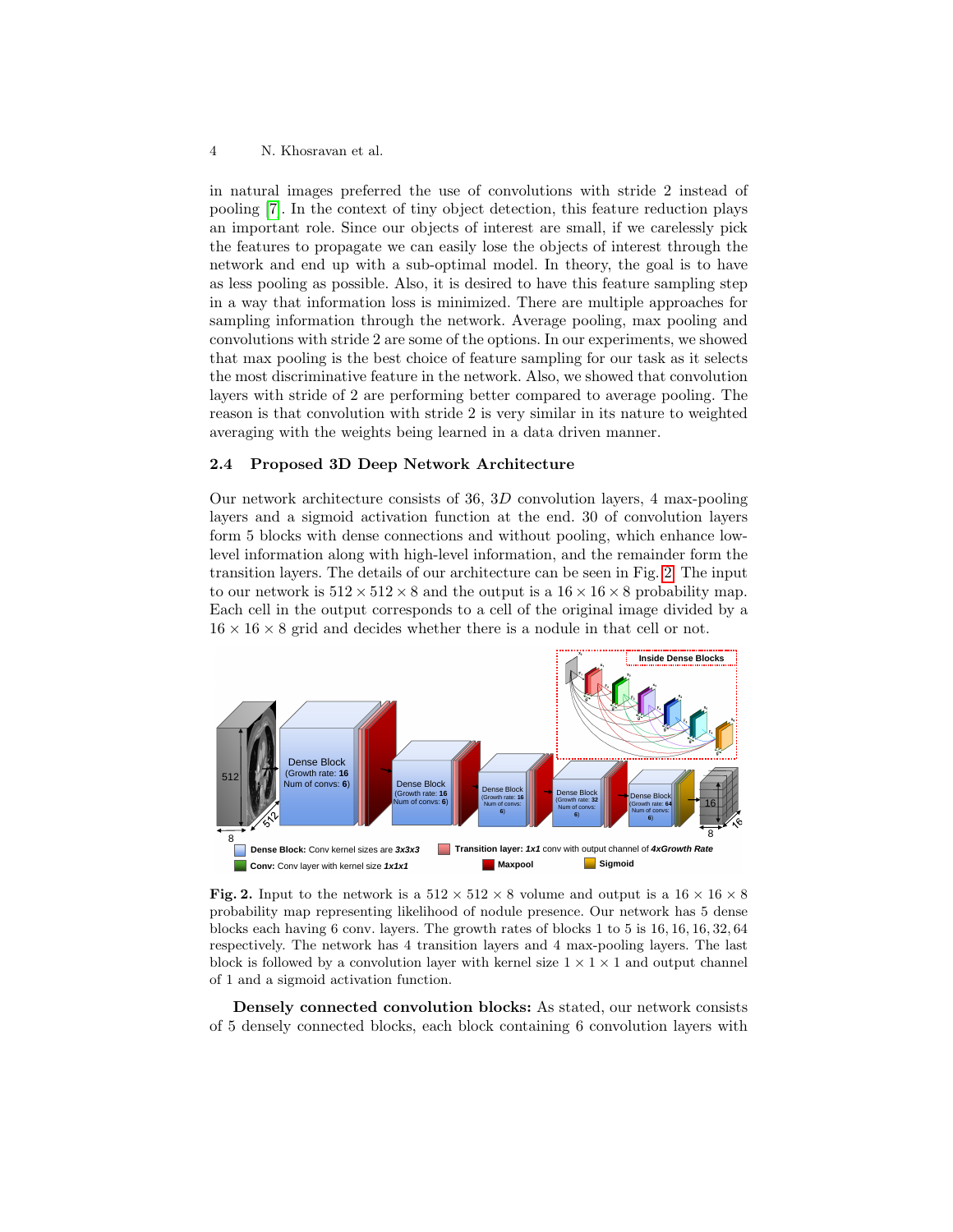an output channel of g, which is the growth rate of that block. Inside the blocks, each layer receives all the preceding layers' feature maps as inputs. Fig. [2](#page-3-0) (top right) illustrates the layout of a typical dense block. Dense connections help the flow of information inside the network. Assume  $x_0$  is the input volume to the block and  $x_i$  is the output feature map of layer i inside the block. Each layer is a non-linear function  $F_i$ , which in our case is a composition of convolution, batch normalization (BN) and rectifier linear unit (ReLU). With dense connections, each layer receives a concatenation of all previous layers' feature maps as input  $x_i = F_i([x_0, x_1, ..., x_{i-1}])$ , where  $x_i$  is the output feature map from layer i and  $[x_0, x_1, ..., x_{i-1}]$  is the channel-wise concatenation of previous layers' feature maps.

**Growth rate (GR):** is the number of feature maps that each layer  $F_i$ produces in the block. This number is fixed for each block but it can change from one block to the other. Assume the number of channels in the input layer of a block is  $c_0$  and the block has i convolution layers with a growth rate of g. Then the output of the block will have  $c_0 + (i - 1)g$  channels.

Transition layers: as can be seen in the above formulations, the number of feature maps inside each dense block increases dramatically. Transition layers are  $1\times1\times1$  convolution layers with  $4\times q$  output channels, where g is the growth rate of previous block. Using a convolution with kernel size of  $1 \times 1 \times 1$  compresses the information channel-wise and reduces the total number of channels throughout the network.

Training the network: The created ground truths for training our network are 3D volumes with size  $16 \times 16 \times 8$ . Each element in this volume corresponds to a cell in the input image and has label 1 if a nodule exists in that cell and 0 otherwise. The design of our network allows for an end-to-end training. We model detection as a cell wise classification of input which is done in one feed forward path of the network in one shot. This formulation detects all the nodules in the given volume simultaneously. The loss function for training our network is weighted cross-entropy defined as:

$$
L(Y^{(n)}, f(X^{(n)}) = \sum_{i=1}^{k_n} -y_i \log(f(x_i)),
$$
\n(1)

where  $Y_s$  are the labels and  $X_s$  are the inputs.

#### 3 Experiments and Results

Data and evaluation: To evaluate detection performance of S4ND, we used Lung Nodule Analysis (LUNA16) Challenge dataset (consisting of a total of 888 chest CT scans, slice thickness< 2.5 mm, with ground truth nodule locations). For the training, we performed a simple data augmentation by shifting the images in 4 directions by 32 pixels. We sampled the 3D volumes for training so that nodules appear in random locations to avoid bias toward location of nodules. We performed 10-fold cross validation to evaluate our method by following the LUNA challenge guidelines. Free-Response Receiver Operating Characteristic (FROC) analysis has been conducted to calculate sensitivity and specificity  $[6]$ . Suggested by the challenge organizers, sensitivity at 7 FP/scan rates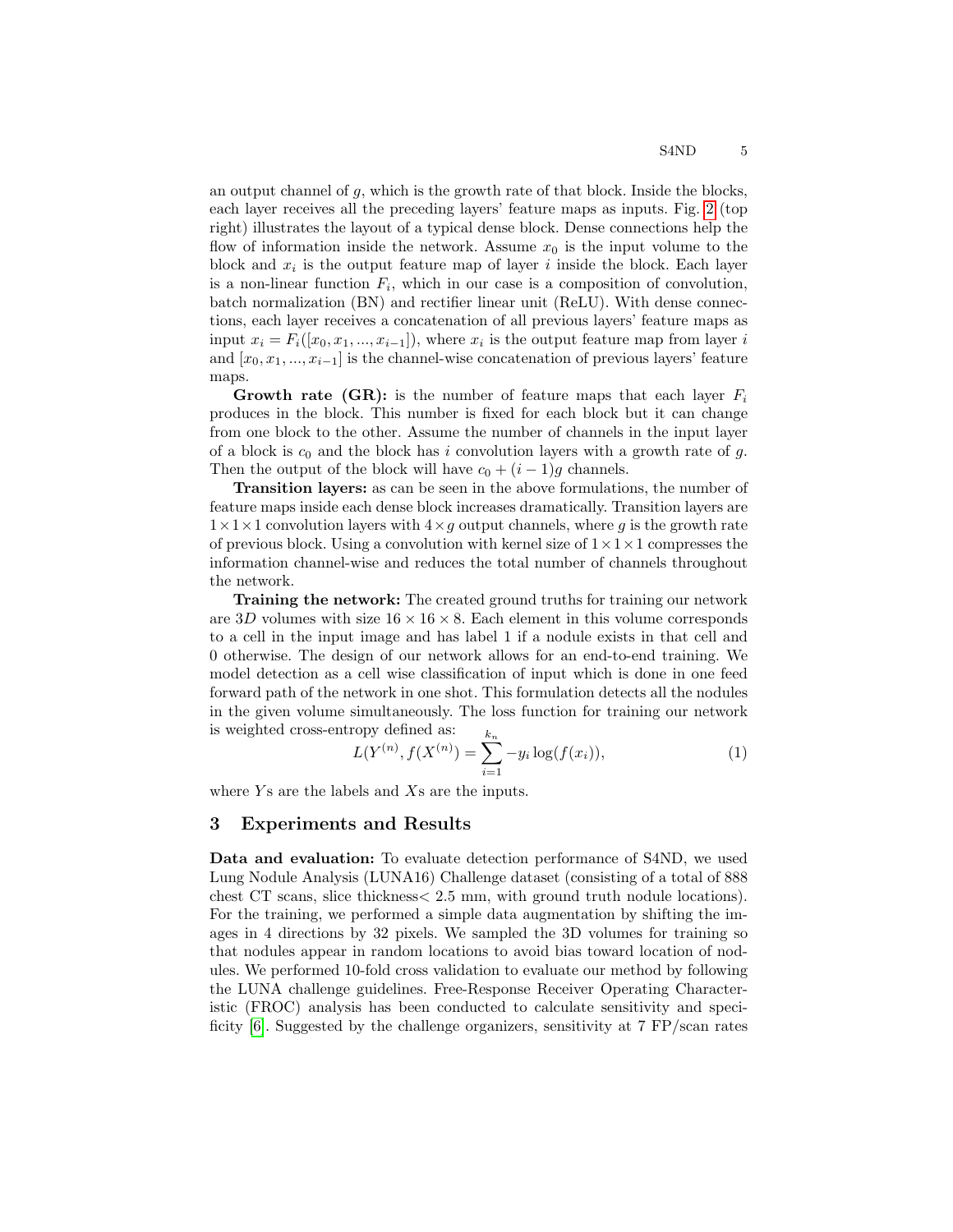$(i.e. 0.125, 0.25, 0.5, 1, 2, 4, 8)$  was computed. The overall *score* of system (Competition Performance Metric-CPM) was defined as the average sensitivity for these 7 FP/scan rates.

Building blocks of S4ND and comparisons: This subsection explains how we build the proposed S4ND network and provides a detailed comparison with several baseline approaches. We compared performance of S4ND with stateof-the-art algorithms, including SSD (single-shot multi-box object detection) [\[7\]](#page-7-9), known to be very effective for object detection in natural scenes. We show that SSD suffers from low performance in lung nodule detection, even though trained from scratch on LUNA dataset. A high degree of scale bias and known difficulties of the lung nodules detection (texture, shape, etc.) in CT data can be considered as potential reasons. To address this poor performance, we propose to replace the convolution layers with dense blocks to improve the information flow in the network. Further, we experimentally tested the effects of various down sampling techniques. Table [1](#page-6-0) shows the results of different network architectures along with the number of parameters based on these combinations. We implemented the SSD based architecture with 3 different pooling strategies: (1) average pooling (2D Dense Avepool), (2) replacing pooling layers with convolution layers with kernel size  $3 \times 3$  and stride 2 (2D Dense Nopool) and (3) max pooling (2D Dense Maxpool). Our experiments show that max pooling is the best choice of feature sampling for tiny object detection as it selects the most discriminating feature in each step. 2D Dense Nopool outperforms the normal average pooling (2D Dense Avepool) as it is in concept a learnable averaging over  $3 \times 3$  regions of our network, based on the way we defined kernel size and stride.

3D Networks, growth rate (GR), and comparisons: We implemented S4ND in a completely 3D manner. Growth rate for all the blocks inside the network was initially fixed to 16 (3D Dense). However, we observed that increasing the growth rate in the last 2 blocks of our network, where the computational expense is lowest, (from 16 to 32 and 64, respectively) improved the performance of detection (3D Increasing GR in Table [1\)](#page-6-0). Also, having deeper blocks, even with a fixed growth rate of 16 for all the blocks, help the information flow in the network and improved the results further (3D Deeper Blocks in Table [1\)](#page-6-0). The final proposed method benefits from both deeper blocks and increasing growth rate in its last two blocks. Fig. [3](#page-6-1) (left) shows the FROC comparison of proposed method with the baselines. The 10-fold cross validation results were compared with the current state of the art lung nodule detection method (3D DCNN which is the best published results on LUNA dataset) [\[1\]](#page-7-6). Our proposed method outperformed the best available results both in sensitivity and FROC score, while only using as less as a third of its parameters, and without the need for multi-stage refinements.

Major findings: (1) We obtained 0.897 FROC rate in 10-fold cross validation, and consistently outperformed the state of the art methods as well as other alternatives. (2) SSD (the state of the art for object detection in natural images) resulted in the lowest accuracy in all experiments. Proposed S4ND, on the other hand, showed that single scale single shot algorithm performs better and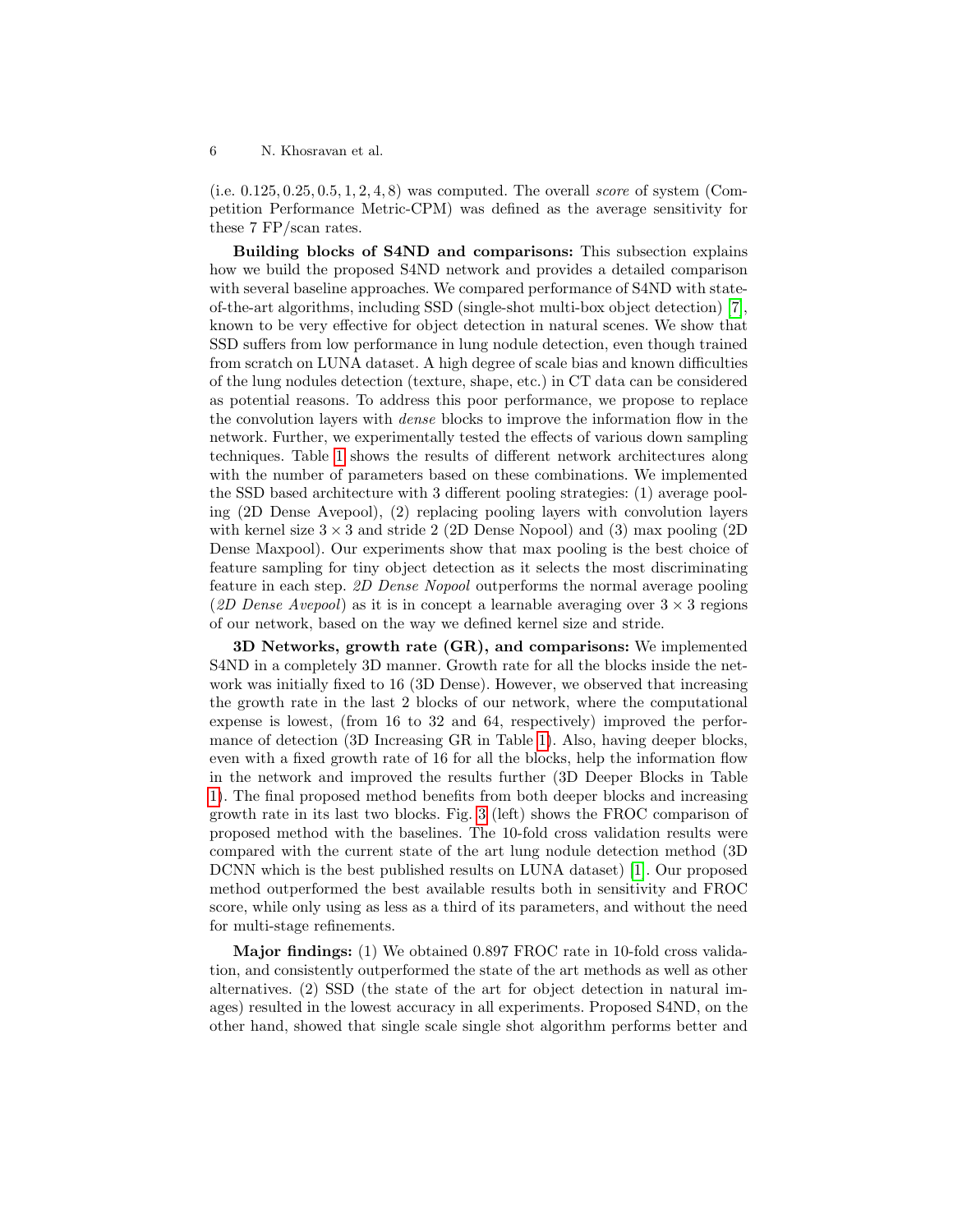| $1-fold$<br>명<br>$\mathbf{s}$<br>$_{\rm mly}$<br>Rand | Model            |          | Sensitivity% Num of parameters | <b>CPM</b> |
|-------------------------------------------------------|------------------|----------|--------------------------------|------------|
|                                                       | $2D$ SSD         | 77.8%    | 59,790,787                     | 0.649      |
|                                                       | 2D Dense Avepool | 84.8%    | 67,525,635                     | 0.653      |
|                                                       | 2D Dense Nopool  | 86.4%    | 70,661,955                     | 0.658      |
|                                                       | 2D Dense Maxpool | 87.5%    | 67,525,635                     | 0.672      |
|                                                       | 3D Dense         | 93.7%    | 694,467                        | 0.882      |
|                                                       | 3D Increasing GR | 95.1%    | 2,429,827                      | 0.890      |
|                                                       | 3D Deeper Blocks | 94.2%    | 1,234,179                      | 0.913      |
|                                                       | Proposed (S4ND)  | $97.2\%$ | 4,572,995                      | 0.931      |
| fold                                                  | 3D DCNN [1]      | 94.6%    | 11,720,032                     | 0.891      |
|                                                       | Proposed (S4ND)  | $95.2\%$ | 4,572,995                      | 0.897      |

<span id="page-6-0"></span>Table 1. Comparison of different models with varying conditions.



<span id="page-6-1"></span>Fig. 3. Comparison of base line as well as comparison with the state of the art. Numbers in front of each method in the legend show Competition Performance Metric (CPM).

more suited to tiny object detection problem. (3) The proposed method achieved better sensitivity, specificity, and CPM in single fold and 10-fold throughout experiments where S4ND used less than the half parameters of 3D DCNN (current state of the art in lung nodule detection). (4) A careful organization of the architecture helps avoiding computationally heavy processing. We have shown that maxpooling is the best choice of feature selection throughout the network amongst current available methods. (5) Similarly, dense and deeper connections improve the detection rates through better information flow through layers. It should be noted that the runtime of our algorithm for the whole scan, on the test phase, varies from 11 secs to 27 secs based on the number of slices in the scan on a single NVIDIA TITAN Xp GPU workstation with RAM of 64 GBs.

# 4 Conclusion

This paper introduces a single-shot single-scale fast lung nodule detection algorithm without the need for additional FP removal and user guidance for re-